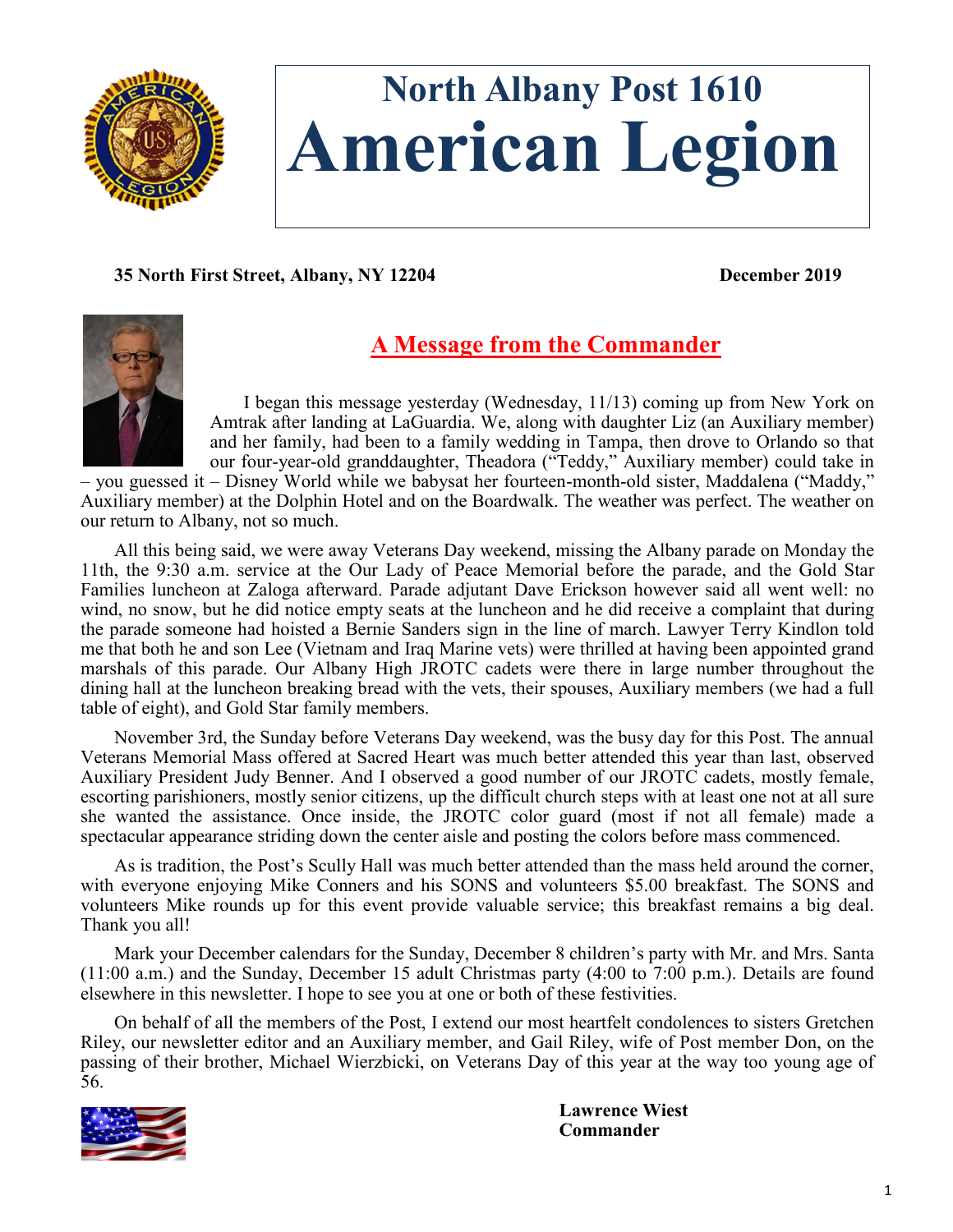## **SONS Squadron**

The SONS with help from our friends and American Legion Family conducted another Veterans Memorial Mass and Breakfast this past November 3rd. We thank Post Member Tim Mulligan for his generous contributions towards breakfast, Eddie Shea of 2Shea Catering, and Morgan Linen for the linens. These contributions limit our costs and allow us to serve the best breakfast deal for only \$5.00…the same price that 1610 founding members Dick Conners, Neil Gray, and Tom Prime charged for the first Memorial Mass and Breakfast.

The Henry Johnson Battalion of the Junior Reserve Officers Training Corp performed wonderfully at the Mass with the presentation of the Colors and later at our Breakfast. Major Dave Erickson (also Adjutant for Veterans Day Parade) has been a major supporter of our events at the Post. Recently deceased North Albany American Legion Post 1610 stalwart Chuck Kelly, part of the Post's long time winning Color Guard would have approved of the Albany High School JROTC cadets performance and decorum for the solemn duty of posting the colors at Church. It was good to see his fellow Color Guard USMC Sergeant Smith and his bride at Mass and the Breakfast. Special thanks to the Commander for his attendance as well.

The anchors of the Kitchen Crew, Post member Jimmy Miller, Mark Scully, and Jeff Hunt were joined by a great crew including some new faces like Michael Lekkas and Randall Williams. Several people pitched in for the set up and break down including Pat and Eileen McCabe, Fran Egan, Post members Donnie Riley and Ricky Meyers and several others. Bartender, bar chairman and Bloody Mary expert Mick Ryan was again helping making this a premier Veterans honor event. Thanks for SONS leader Brian Early for the work on tickets and collections at the door.

Father Michael Flannery and Deacon Walter Ayers celebrated the Mass with Brother John and Jimmy Tran leading the choir and providing the music, including the Battle Hymn of the Republic, as the Colors were removed from Church.

Thanks to Gretchen Riley for sending out a special email to the members reminding them of the Memorial Mass and Breakfast.

Without the help and leadership of Christina Curran Drew and 14 others, this powerful remembrance of our deceased North Albany American Legion Post Veterans would not have been possible. Special thanks to Congressman Tonko, Mayor Sheehan, Assemblywoman Pat Fahey, several of our judiciary including brand new member of the SONS Squadron, Menands Village Judge Chris Flint, eligible via his dad long time member and active supporter of the Post, John Flint (deceased). Thank you Ashley Brennan for the program.

Deceased Members of the North Albany American Legion Post 1610 honored this year include:

Sanford Berkman Michael L. Catalfamo James A. Cooper Clarence L. DeLisle, Jr. Joseph T. Duclos Fiore D. Femia Charles J. Kelly John J. Mulderry, Jr. William L. Prime Eugene J. St. John DuWayne A. St. John John J. Schillaci Donald H. Sommers Robert E. Van Amburgh, Sr.

Next year's Memorial Mass and Breakfast for Deceased Members of the Post will be Sunday, November 1, 2020. Details to follow later next year.

The SONS will be holding our first ever Memorial Service for Deceased Members of the SONS Squadron on December 18, 2019 at the Post from 5:00 p.m. to 7:30 p.m. Pizza and wings will be provided after the service. There will be a cash bar.

Please contact us if you are interested in joining the North Albany American Legion Post 1610 SONS Squadron. Dues are \$45.00 per year and eligibility requirements are explained on the link: [https://www.legion.org/sons/join.](https://www.legion.org/sons/join)

> For God and Country, Michael F. Conners II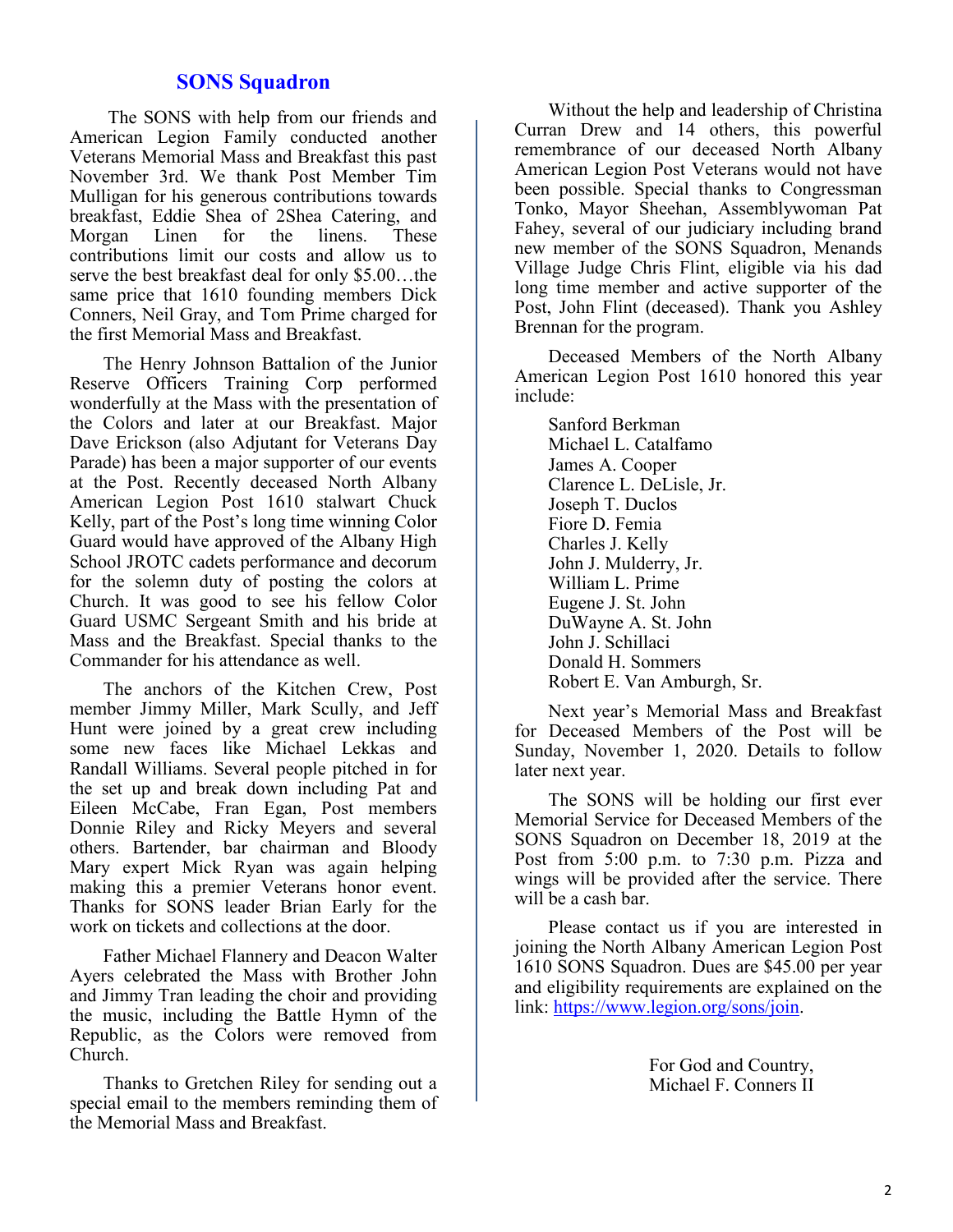## **Auxiliary News**

The Auxiliary has been very busy lately. We are in the final stages for "Cookies and Cocoa with Santa" on December 8. We hope you have RSVP'd for your family and friends. If you haven't yet, please do so by December 3. You can RSVP to [judybenner13@gmail.com](mailto:judybenner13@gmail.com) or call Judy at (518) 869-8668.

The Holiday Gift Shop will be held on Wednesday, December 4, at the Stratton VA starting at 10 a.m. I hope some of you are planning on coming to the hospital to spend time with the hospitalized veterans that day. I am sure you will really enjoy your time that day. It is very rewarding for everyone.

Our December meeting on December 3 will also be a covered dish dinner and 100th birthday celebration for the American Legion Auxiliary. I hope you can come celebrate with us. Our County President Jo Grace will be attending our meeting along with some of her officers. It is always a fun time for all. In lieu of doing a grab bag, we would like everyone to bring a new toy for the Toys for Tots drive. We are also still collecting items for the Stratton VA Medical Center's food pantry. Why not bring both a new toy and an item for the food pantry when you attend the December meeting?

Have you gotten your tickets yet for our fundraiser—Tree of Lottery Scratch-offs? It is in the bar and tickets are \$2 each or three for \$5.00. You could win enough to do your Christmas shopping. The winner will be drawn at the Adult Christmas Party on December 15.

Several of us braved the cold and marched in the Albany Veterans Day Parade on November 11. We had a table of eight that enjoyed the Gold Star Family Luncheon after the parade at the Zaloga Post. Thank you Commander Larry for extending the invitation to the Auxiliary for this luncheon. We all enjoyed it very much.

Lastly, if you haven't yet paid your dues, please do so now. Dues should be paid by December 1. Dues are \$25.00 for seniors and \$8.00 for juniors. Contact Jan Precopia at [janprecopia@nycap.rr.com](mailto:janprecopia@nycap.rr.com) with any questions concerning your dues.

> **Judith Benner President**



North Albany members (L to R) lead the Albany County Auxiliary in Veterans Day Parade: Stacy Liuzzi, Georgia Benner (Jr. member), and Judy Benner

## **Chaplain's News**

#### **Deceased**:

Michael Wierzbicki, Limericks

If you know of anyone who is sick or has passed, please contact our Chaplains Charles Lossi at (518) 438-6336 or JoAnn DeLisle at (518) 426-8463 or [jodee4444@hotmail.com](mailto:jodee4444@hotmail.com) or newsletter editor Gretchen Riley, (518) 526 8753 or [ghodges220@yahoo.com.](mailto:ghodges220@yahoo.com)

## **Care Packages to Service Members**

Once again, the Auxiliary will be preparing to send domestic or international care packages to active duty service members. If you have a family member (or friend) or know of a family member who would like to request their loved one receive a package, please contact Sheila Savage at [sheilasavage1618@gmail.com](mailto:sheilasavage1618@gmail.com) or (518) 221-3729. Thank you.